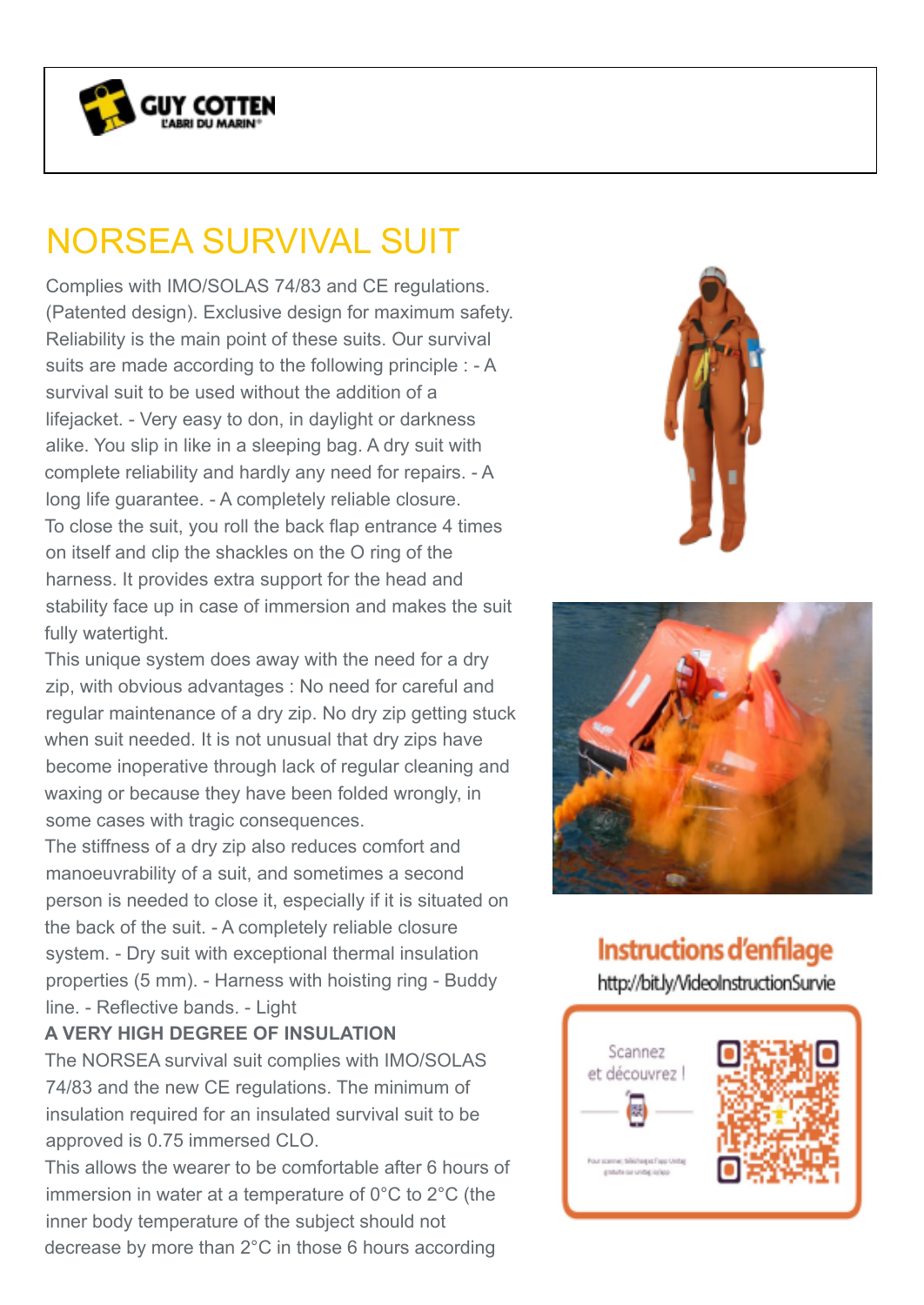to tests requirements). - Long lasting. The use of neoprene and the reliability of the fastening system (with no weak points or risk of failure) give the suit an

## © Guy Cotten - 20/08/2016 22:27 www.guycotten.com

exceptional durability. - Periodical checks have to be performed on suit by appointed Piel/Cotten service station.

**Fabrics :** Neoprene

**Colors :** ORANGE

**Sizes :** Standard, Extra large,